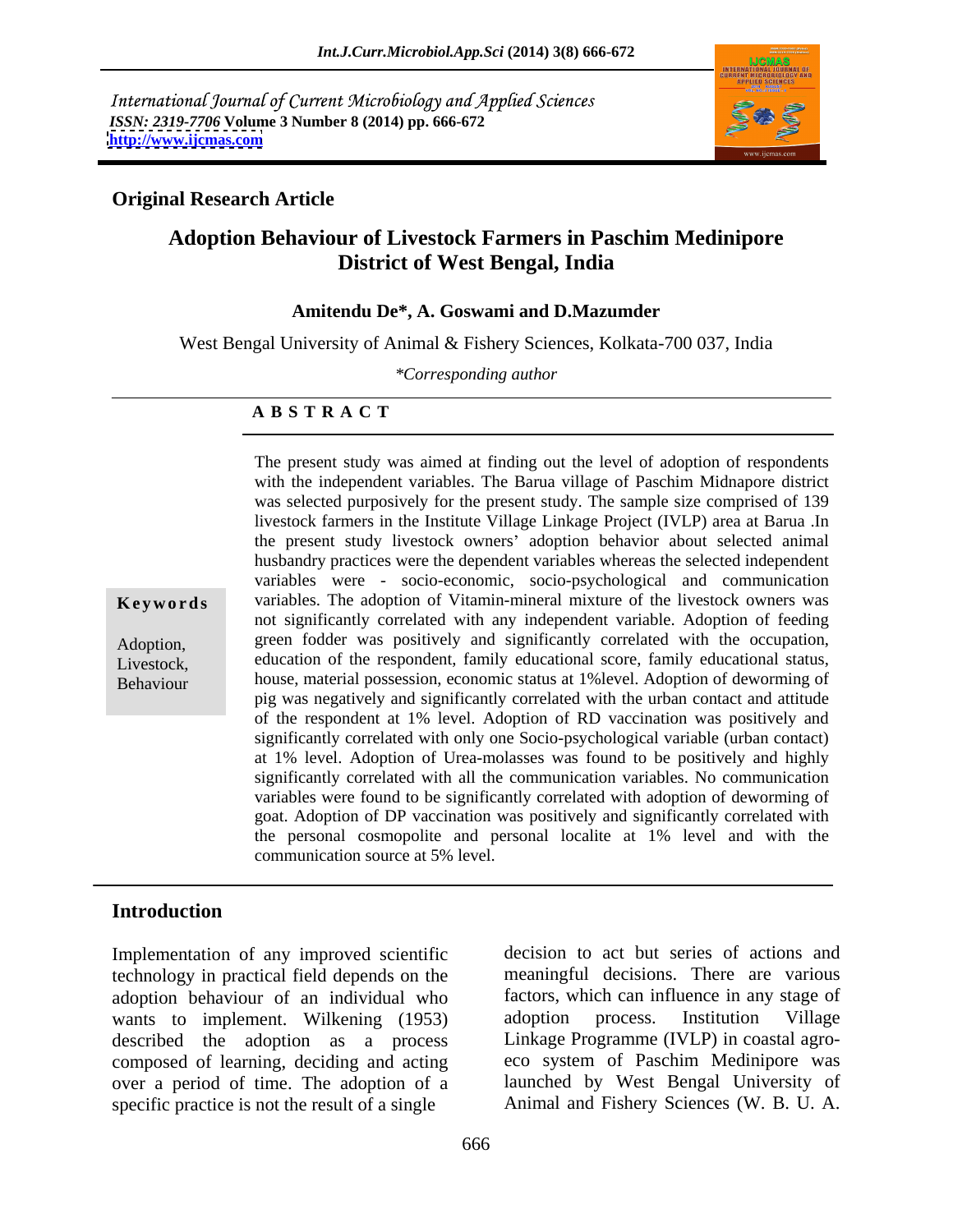National Agricultural Technology Project of Indian Council of Agricultural Research,

Paschim Medinipur district was selected purposively as the Technology Assessment Society<br>and Refinement Institution Village Linkage Society. and Refinement Institution Village Linkage Programme (TAR-IVLP) project was concentrate, Vitamin-mineral mixture, Urea vaccination of Ranikhet disease, vaccination psychological and communication variables) husbandry practices taken for this study also their correlation with the independent variables **variables** 

Table 1 indicated that adoption of the innovations. feeding of concentrate by the livestock farmers was significant with the family education score of the respondent at the 1

F. S.) with the financial assistance of percent level. Family type and land were Government of India a few years back at the 5 percent level. But adoption of feeding Barua village under Midnapur Sadar Block. concentrate was positively and significantly The present study was aimed at finding out correlated with the material possession of the level of adoption of respondents the respondent. The adoption of Concentrate involved in project only in relation to Feeding of the farmers was not significantly livestock production system as an impact of correlated with occupation, Age, family size IVLP of the said study area. and economic status. Ghosh (2004) also **Materials and Methods Example 20** dairy farmers was negatively and also negatively and significantly correlated with the adoption of feeding concentrate at stated adoption of feeding concentrate by the dairy farmers was negatively and significantly correlated with family type in both the cases of member Co-operative Society and non-member Co-operative Society.

implemented at Barua village which is The adoption of Vitamin-mineral mixture of located at 5 no. Siromoni Gram panchayat the livestock owners was not significantly under Midnapur Sadar Block. A total of 139 correlated with any independent variable. of respondents were taken for this study. Adoption of Urea-molasses was positively Coefficient of correlation between the and highly significantly correlated with the dependant variable-adoption of selected family education status of the respondent, animal husbandry practices (Feeding of material possession, economic status of the molasses, feeding of green fodder, respondent was also positively and highly Cultivation of green fodder, deworming significantly correlated with the adoption of cattle, deworming pig, deworming goat, Urea-molasses at 5 percent level. Sarkar of duck plague.) and 24 independent educations of the respondent with the variables (socio-economic, socio- adoption index at 5%level of significance in were computed. All the selected animal Kherde (1980) also found in their study that have been analyzed separately to find out significantly associated with the adoption of livestock owners. Education of (2005) found significant relation between case of Pearson's correlation. Sohi and education level of the farmers was improved practices.

**Results and Discussion Significant association between adoption of Socio-economic variables**<br>that family education has no significant Joshi (1978) revealed a positive and significant association between adoption of dairy innovations and family education. Besides Sohal and Tyagi (1978) indicated relationship with the adoption of dairy innovations.

> Adoption of feeding of green fodder was positively and significantly correlated with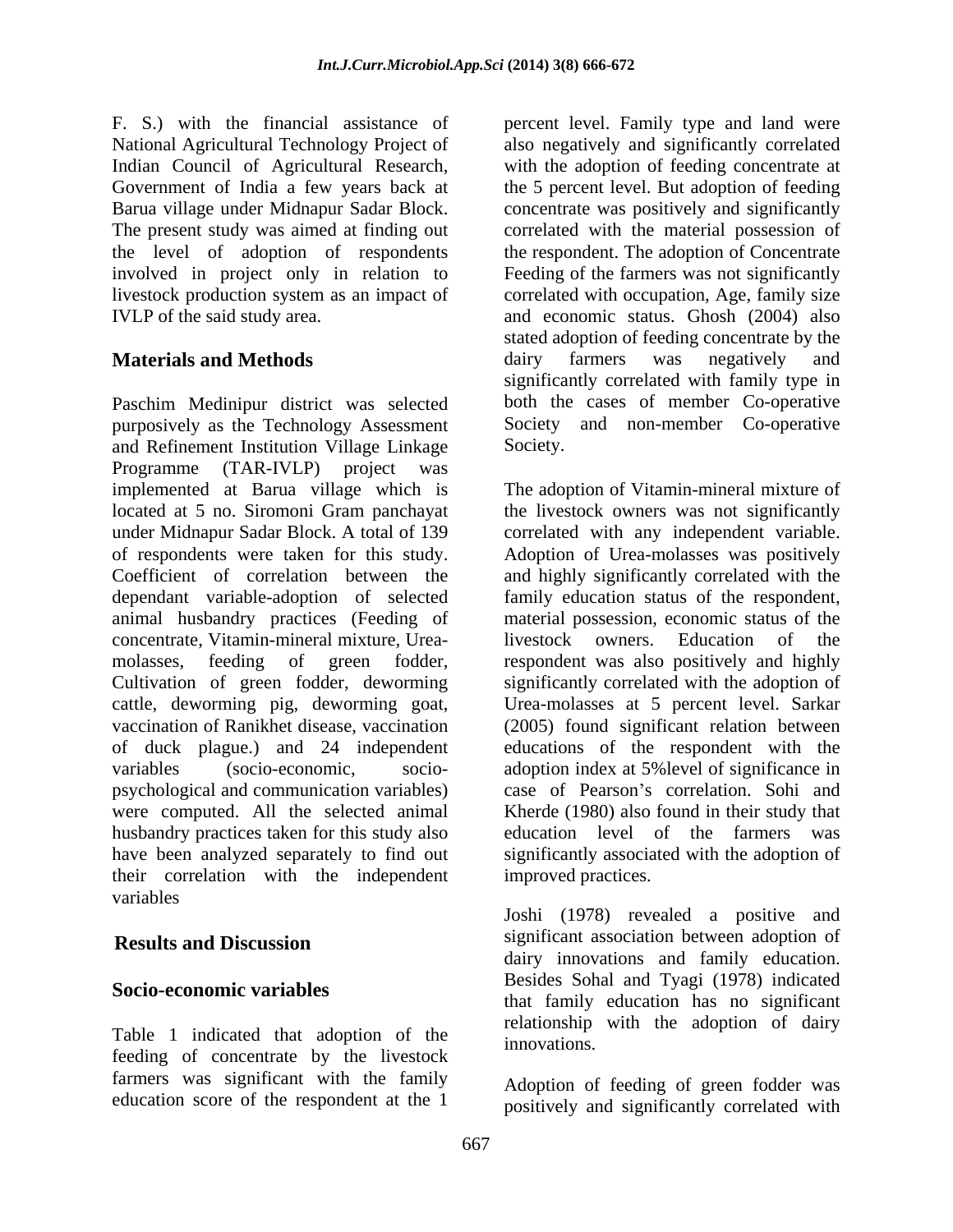the occupation, education of the respondent, stated that the adoption of improved dairy family educational score, family educational husbandry practices was not significantly status, house, material possession, economic related to the age of the members of milk status at 1 percent level. These results were co-operatives. Malik and Sohal (1984) in congruence with the results of Trivedi observed that age was not a significant (1963). Trivedi (1963) observed that socio- factor in the adoption of dairy innovations. economic status and adoption of technology Srivastava and promila (1985) also revealed were significantly related. Land and farm that age was not a significant factor in the power were also positively and significantly adoption of dairy innovations. Again Yadav correlated with adoption of feeding green and Jain (1984) indicated that the older fodder at 5%level. respondents were greater adopters.

Adoption of cultivation of green fodder was

Table 1 revealed that only house, material reported that adoption levels of dairy possession and. economic status were farmers were highly and significantly positively and significantly correlated with associated with their family educational the adoption of deworming of cattle. Ghosh (2004) stated that adoption of deworming by the dairy farmers was positively and Family type of the respondent was stated adoption of deworming by the dairy

Adoption of deworming of goat was negatively and significantly correlated with the education of the respondent, family education score, family educational status Above results were also in congruence with and house at 1% level and with the age at 5 the results of Rogers and Stanfield (1966), percent level. Tyagi (1975), Mikkilineni (1976).

Balasubramanian (1980) observed that age was negatively associated with adoption of dairy innovations. While Subadhra (1979)

positively and significantly correlated with negatively and significantly correlated with the occupation, education of the respondent, the occupation, education of the respondent, family educational status, house at 1 percent family educational status, house, material level and with the material possession and. possession and economic status at 1 percent economic status at 1 percent level. level and with the number of family Adoption of deworming of pig was members at 5 percent level. Sarkar (1981) status.

significantly correlated with economic status negatively and significantly correlated with at 5 percent level and material possession at the adoption of RD vaccination but adoption 1 percent level. It is evident from the table of RD vaccination was positively and that adoption of deworming of cattle was not significantly correlated with the type of significantly correlated with occupation, house of the respondents. Adoption of DP education, family type, family size, number vaccination was negatively and significantly of family members. Ghosh (2004) also correlated with the family size, farm power, farmers was not significantly correlated with Milind et al. (2007) observed that family occupation, caste and family size size, annual income, had positive and Family type of the respondent material possession and economic status. significant association with the knowledge of the farmers regarding adoption of poultry management practices.

# **Socio-psychological variables**

Table 1 depicted that adoptions of feeding of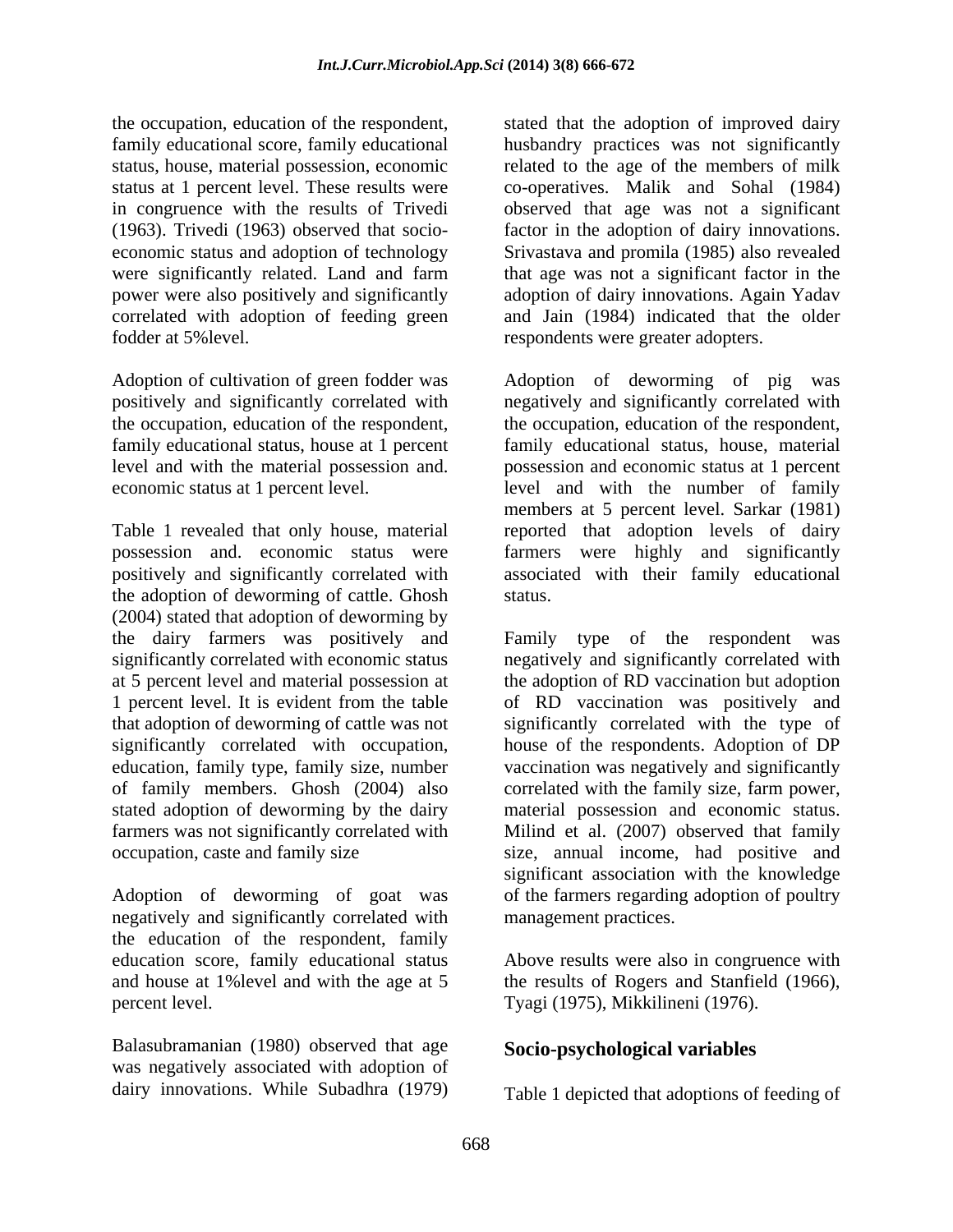concentrate was positively and significantly innovation proneness at 5 percent and 1

The adoption of Vitamin-mineral mixture of have significant influence on the adoption of the livestock owners was positively and the recommended practices. None other than significantly correlated with only one Socio- innovation proneness was negatively and psychological variable (innovation significantly correlated with adoption on DP proneness). Adoption of Urea-molasses was vaccination at 1 percent level. Economic positively and significantly correlated with motivation had no significant relationship the economic motivation and innovation with the adoption of RD vaccination and DP proneness at 5 percent and 1 percent level vaccination. Dana et al. (1996) reported that respectively. Adoption of feeding of green economic motivation was significantly and fodder was positively and significantly positively correlated with the adoption of correlated with urban contact and attitude. Adoption of cultivation of green fodder was positively and significantly correlated with No adoption parameter was found to have innovation proneness at 1% level and with any significant relationship with the risk orientation at 5% level. Sarkar (1981) independent socio-psychological variable suggested that adoption level of dairy social participation. But Sudeepkumar farmers was highly and significantly (1992) found that social participation had associated with their risk preference. Table.1 significant positive relationship with the indicated that adoption of deworming of adoption of dairy practices. Thangavel cattle was positively and significantly (1994) observed that social participation was correlated with the urban contact and found to have positive and significant attitude of the respondent at the 1 percent relationship with adoption of buffalo level. This is in line with the finding of Ghosh (2004) where he found attitude is significantly correlated at both 1 and 5 percent level with adoption of deworming in both the cases of member Co-operative Society and non-member Co-operative significantly correlated with personal Society. Adoption of deworming of goat cosmopolite. personal localite and was negatively and significantly correlated with the urban contact and economic The adoption of Vitamin-mineral mixture of

the urban contact and attitude of the respondent at 1 percent level. Tripathi *et al.*

correlated with the urban contact and was highly associated with attitude towards percent level respectively. But risk was positively and significantly correlated orientation was negatively and significantly with only one Socio-psychological variable correlated with the adoption of feeding of (urban contact) at 1 percent level. Raju concentrate at 1 percent level. (1992) found that the extension agency (1995) reported that adoption of technology dairy farming. Adoption of RD vaccination contact of the respondents was found to poultry production technologies.

husbandry practices in dry and wet areas.

# **Communication variables**

motivation at 5 percent level. the livestock owners was negatively and Adoption of deworming of pig was cosmopolite and personal localite at 1 negatively and significantly correlated with percent level and communication source at 5 Table 1 manifested that was negatively and significantly correlated with personal cosmopolite, personal localite and communication source of livestock farmers. significantly correlated with the personal percent level.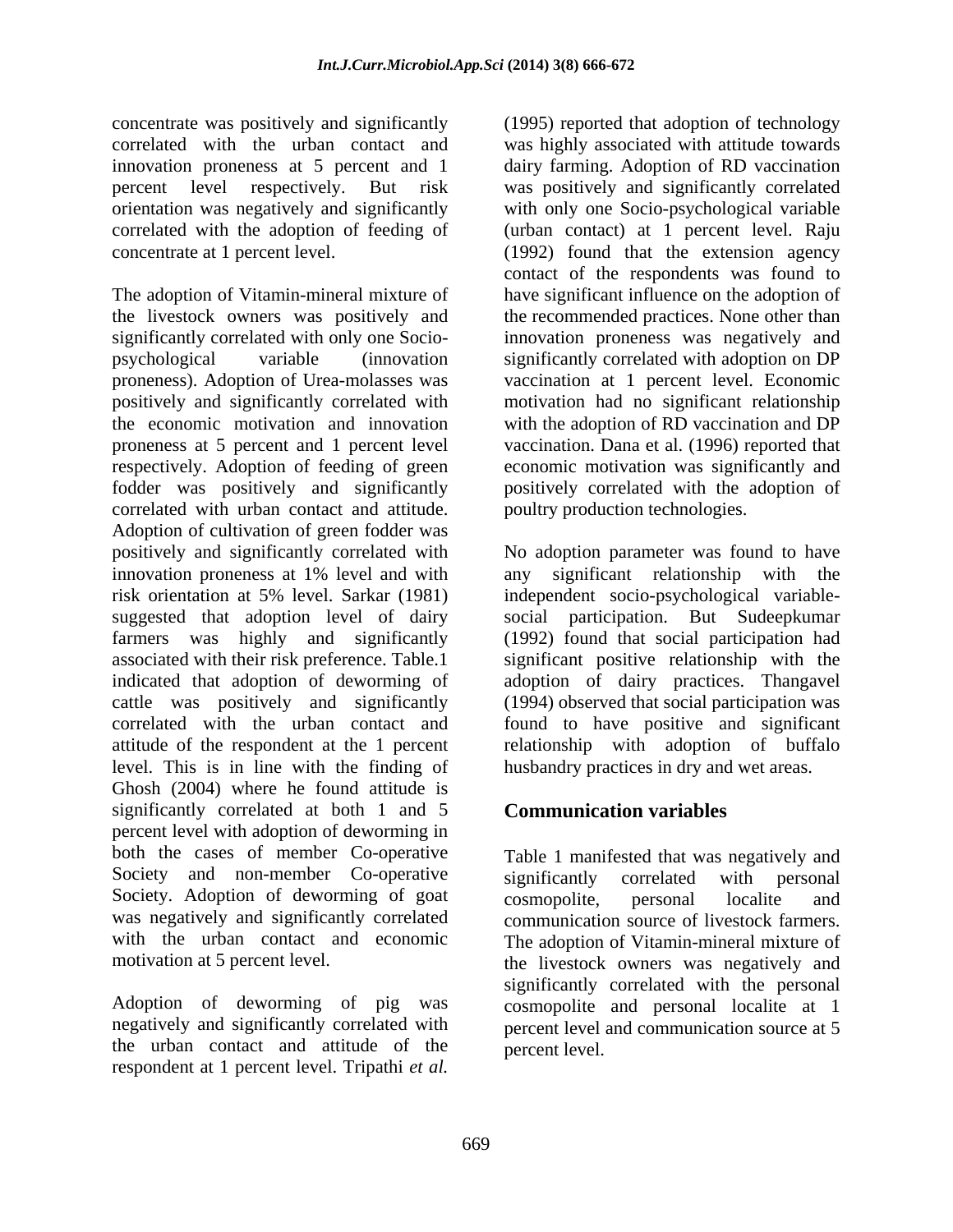|                                                                                         | $\mbox{AD\_FC}$ | ad vit<br>mın     | ad ur<br>mol                                                    |                     | $AD_FGF$ ad cul gf        | ad dew<br>catttle |            | DEW_GOAT   DEW_PIG   AD_RD   AD_DP |           |                   |
|-----------------------------------------------------------------------------------------|-----------------|-------------------|-----------------------------------------------------------------|---------------------|---------------------------|-------------------|------------|------------------------------------|-----------|-------------------|
| AGE                                                                                     | 0.15            | 0.031             | 0.025                                                           |                     | $-0.01$                   | 0.116             | $-0.172*$  | $-0.086$                           | 0.028     | $-0.056$          |
| OCCU                                                                                    | $-0.033$        | $-0.032$          | 0.147                                                           | $0.244**$           | $0.187*$                  | 0.097             | $-0.146$   | $-0.226**$                         | 0.009     | $-0.145$          |
| EDU                                                                                     | 0.038           | 0.035             |                                                                 | $0.23**$            | $0.178*$                  | 0.046             | $-0.25**$  | $-0.347**$                         | 0.011     | $-0.15$           |
| F_TYPE                                                                                  | $-0.19*$        | -0.094            | $-0.042$                                                        | $-0.032$            | $-0.038$                  | $-0.096$          | 0.044      | 0.074                              |           | $-0.255**$ -0.157 |
| F_SIZE                                                                                  | $-0.113$        | $-0.113$          | $-0.032$                                                        | 0.062               | $-0.032$                  | $-0.157$          | 0.042      | $-0.137$                           | $-0.073$  | $-0.182*$         |
| <b>NUMBER</b>                                                                           | $-0.128$        | $-0.138$ $-0.113$ |                                                                 | $\vert$ 0.038       | $-0.05$                   | $-0.072$          | $-0.033$   | $-0.205*$                          | $-0.048$  | $-0.154$          |
| Fedu score                                                                              | $-0.227**$      | $-0.158$          | 0.133                                                           | $0.256**$           | 0.116                     | $-0.054$          | $-0.24**$  | $-0.45**$                          | 0.077     | 0.029             |
| FEDU_STA                                                                                | -0.149          | $-0.099$          | $0.285**$                                                       | $0.237**$           | $0.19*$                   | $-0.018$          | $-0.284**$ | $-0.406**$                         | 0.119     | 0.082             |
| <b>LAND</b>                                                                             | $-0.168*$       | 0.009             | 0.157                                                           | $0.188*$            | 0.162                     | $-0.087$          | 0.042      | $-0.142$                           | $-0.002$  | $-0.004$          |
| HOUSE                                                                                   | ).121           | $-0.088$          | 0.141                                                           | $0.268**$           | $0.175*$                  | $0.215*$          | $-0.337**$ | $-0.334**$                         | $0.197*$  | $-0.078$          |
| F_POWER                                                                                 | .095            |                   | 0.119                                                           | $0.168*$            | 0.123                     | 0.114             | 0.079      | $-0.152$                           | $-0.094$  | $-0.202*$         |
| M_POSS                                                                                  | $.18*$          |                   | $0.268**$                                                       | $0.389**$           | $0.258**$                 | $0.191*$          | $-0.152$   | $-0.279**$                         | 0.143     | $-0.18*$          |
| ECO_STAT                                                                                | 0.119           | 0.076             | $0.234**$ 0.352**                                               |                     | $0.243**$                 | $0.178*$          | $-0.145$   | $-0.312**$                         | 0.096     | $-0.174*$         |
| U_CONT                                                                                  | $0.173*$        | 0.051             | 0.094                                                           | $0.199*$            | 0.14                      | $0.231**$         | $-0.2*$    | $-0.248**$                         | $0.271**$ | $-0.045$          |
| ECO_MOTI                                                                                | 0.131           | 0.12              | $0.17*$                                                         | $\big  0.082$       | $-0.012$                  | 0.078             | $-0.194*$  | $-0.11$                            | 0.031     | $-0.059$          |
| inno prone                                                                              | $0.282**$       | $0.212*$          | $0.346**$                                                       | $\vert 0.132 \vert$ | $0.25**$                  | 0.134             | 0.02       | $-0.073$                           | $-0.035$  | $-0.344**$        |
| ATTITUDE                                                                                | 0.004           | $-0.095$          | 0.082                                                           | $0.172*$            | 0.114                     | $0.303**$         | $-0.115$   | $-0.31**$                          | 0.019     | 0.075             |
| RISK_ORI                                                                                | $-0.239**$      | $-0.155$ 0.107    |                                                                 | 0.141               | $0.178*$                  | $-0.043$          | $-0.07$    | $-0.113$                           | $-0.016$  | 0.055             |
| S_PARTI                                                                                 |                 | 0.062             | 0.125                                                           | 0.147               | 0.026                     | 0.05              | 0.014      | $-0.085$                           |           | $-0.013$          |
| MASS_MED                                                                                | $-0.145$        | -0.048            | $0.517**$ 0.378**                                               |                     | $\mid 0.626** \mid 0.058$ |                   | $-0.119$   | $-0.17*$                           | $-0.07$   | 0.038             |
| $P_{COS}$                                                                               | $-0.35**$       |                   | $-0.264**$ 0.271** 0.276**                                      |                     | $0.276**$                 | $-0.055$          | $-0.106$   | $-0.255**$                         | $0.175*$  | $0.293**$         |
| $P\_LOC$                                                                                | $-0.465**$      |                   | $-0.266**$ 0.335 <sup>**</sup> 0.171 <sup>*</sup>               |                     | $0.307**$                 | $-0.232**$        | $-0.072$   | $-0.096$                           | 0.093     | $0.219**$         |
| COM_SOUR                                                                                | $-0.349**$      |                   | $\vert$ -0.211* $\vert$ 0.427** $\vert$ 0.319** $\vert$ 0.464** |                     |                           | $-0.074$          | $-0.114$   | $-0.201*$                          | 0.071     | $0.203*$          |
| com skill $\Big  0.006 \Big  0.03 \Big  0.471 \Big  0.374*** \Big  0.444*** \Big  0.06$ |                 |                   |                                                                 |                     |                           |                   | $-0.136$   | $-0.178*$                          | 0.015     | 0.009             |

**Table.1** Simple Correlations involving adoption parameters vs. independent variables

Note: \* P<0.05 \*\* P<0.01

Adoption of Urea-molasses and adoption to be positively and highly significantly variables. Halakatti *et al*. (2007) found (1981) also reported that adoption level of dairy farmers were significantly significantly associated with localiteness and cosmopoliteness.

of cultivation of green fodder were found media exposure, personal cosmopolite, correlated with all the communication and communication skill except personal that personal localiteness and personal correlated at 5 percent level) were cosmopolite ness have positive and positively and significantly correlated with significant relationship with adoption of adoption of feeding of green fodder at 1 dairy farming technologies by rural percent level. Similarly Chug (1986) women under SGSY scheme. Sarkar indicated that mass media exposures of the dairy farmers was positively and influencing the extent of adoption of All the Communication variables-mass personal localite, communication sources localite (positively and significantly dairy farmers were significantly technology.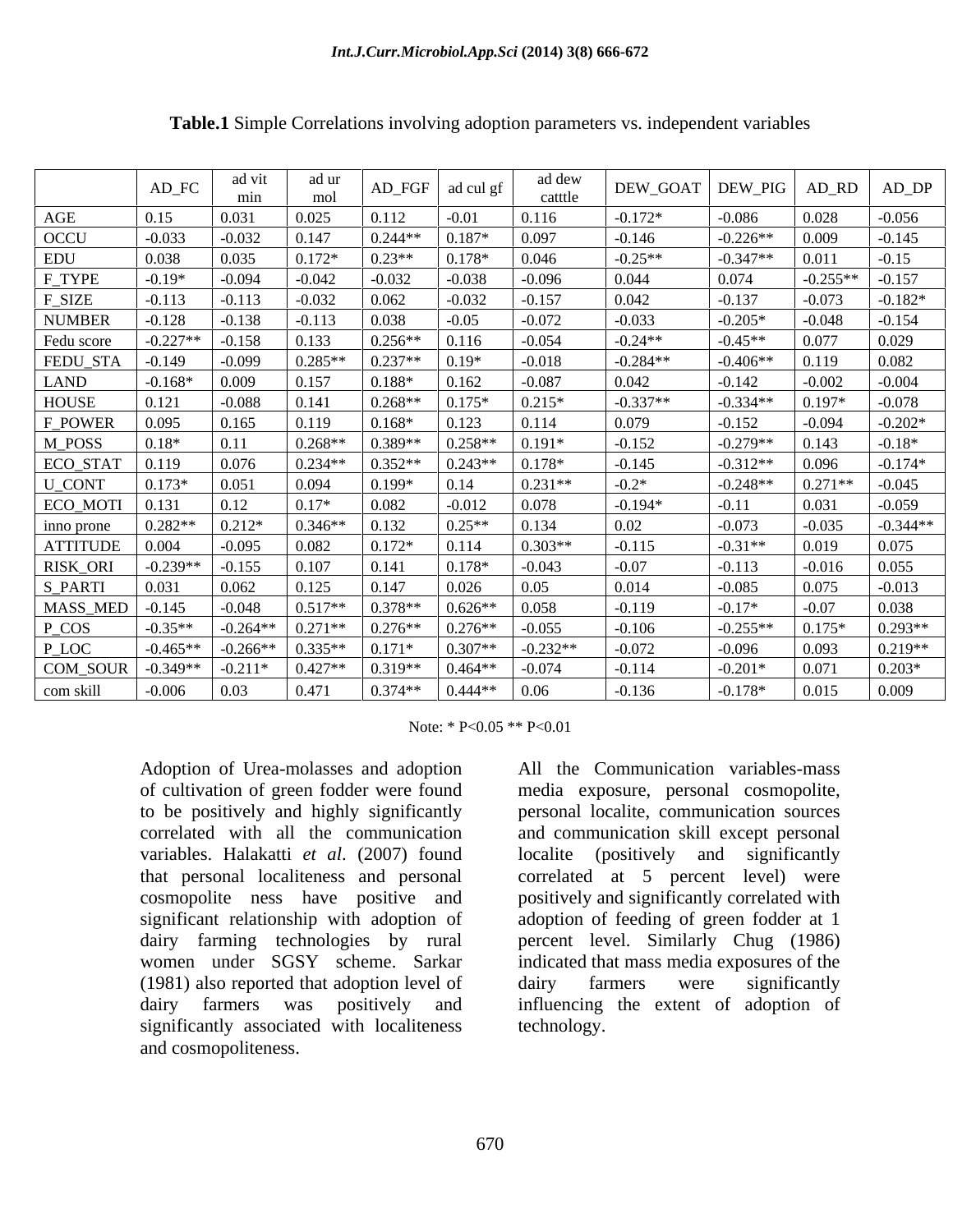Joshi (1978) also stated that the exposure M.Sc. Thesis submitted to the G. B. to mass media and adoption of dairy innovations possessed a positive and significant association between them. On the contrary Sayeedi (1983) stated that exposure to mass media was not found influencing on the level of adoption of the dairy husbandry practices. Table 1 explained that adoption of deworming of cattle was negatively and significantly correlated with personal localite at 1

No communication variables were found to be significantly correlated with adoption of deworming of goat. Adoption of deworming of pig was negatively and significantly correlated with the personal cosmopolite at 1 percent level and with the mass media, communication source and communication skill at 5 percent level. Adoption of RD vaccination was by rural women under SGSY scheme. positively and significantly correlated with the personal cosmopolite at 5 percent Joshi, J.S. (1978). A Study of some selected level. Adoption of DP vaccination was positively and significantly correlated with the personal cosmopolite and personal localite at 1 percent level and with the communication source at 5 percent level. M.Sc. Thesis, Div of<br>Milind *et al.* (2007) observed that MDRI, Karnal, Haryana Milind *et al*. (2007) observed that cosmopolite ness had positive and MIKKIIneni, V. K. (1970). A study of a cosmopolite ness had positive and adoption of a few selected dairy significant association with the knowledge of the farmers regarding adoption of poultry management practices. These vijaywada raiuk, Krisinia District, poultry management practices. These results were also in congruence with the results of Daipuria *et al.* (2001) and Sharma and Singh (2001). it (1878) at stand that the sypesman M.S. Thesis submitted to the G. B. The sympatom and adoption and adoption of the G. Coronactic and possible and possible and possible and possible and adoption of the G. Coronactic and

- Balasubramanian, R. (1980). Adoption of Unpub. M.Sc. (Ag).Thesis, TNAU,
- Chug, D. S. (1986). Suitability of dairy

Technology, Pantnagar.

- Dana, S. S. and Kanbid, B. R. (1996). Suitability of artificial insemination technology as perceived by livestock owners. Indian Journal of Veterinary Research, 5(2): 51-54.
- percent level.<br>
Pradesh. Indian Research Journal of Daipuria, O. P.; Sharma, R. P. and Singh, V. B. (2001). To study the relationship of personal characteristics with adoption of innovations in Northern Madhya Extension Education, 1(1): 57-60.
	- Ghosh, R.K. (2004) Adoption behaviour along with marketing orientation of the dairy farmers in co-operative farming system, M.V.Sc. Thesis submitted to ,WBUAFS, Belgachia, Kolkata.
	- Halakatti, S.V., Vijayalaxmi Kamaraddi and Gowda, S.M. (2007). Determinants of adoption of dairy farming technologies by rural women under SGSY scheme. *Karnataka J.Agric.sci.,* 20(2):323-325.
	- factors affecting the adoption of dairy innovations by the different categories of dairy farmers in the milk shed area of Ludhiana milk plant, Punjab. Unpub. M.Sc. Thesis, Div of dairy Extn., NDRI, Karnal, Haryana
	- Mikkilineni, V. K. (1976). A study of adoption of a few selected dairy practices in low land and delta areas of Vijaywada Taluk, Krishna District, Andhra Pradesh. M. Sc. Thesis submitted to Kurukshetra University.
	- Malik, B.S. and Sohal, T.S. (1984). Adoption of improved calf rearing practices, *Dairy guide.,* 6: 9-12.
- **References** Milind Ahire, C. Dinesh Birari and Kamble, dairy innovations-A Critical analysis. *The Asian Journal of animal science.,* D.K. (2007). Adoption of poultry management practices in Solapur, India.  $2(1&2): 55-58.$ 
	- Coimbatore. Raju, V. (1992). Correlates of adoption of farming technology and factors practices. Journal of Veterinary & recommended dairy husbandry practices. Journal of Veterinary & Animal Sciences, 23(1): 34-37.